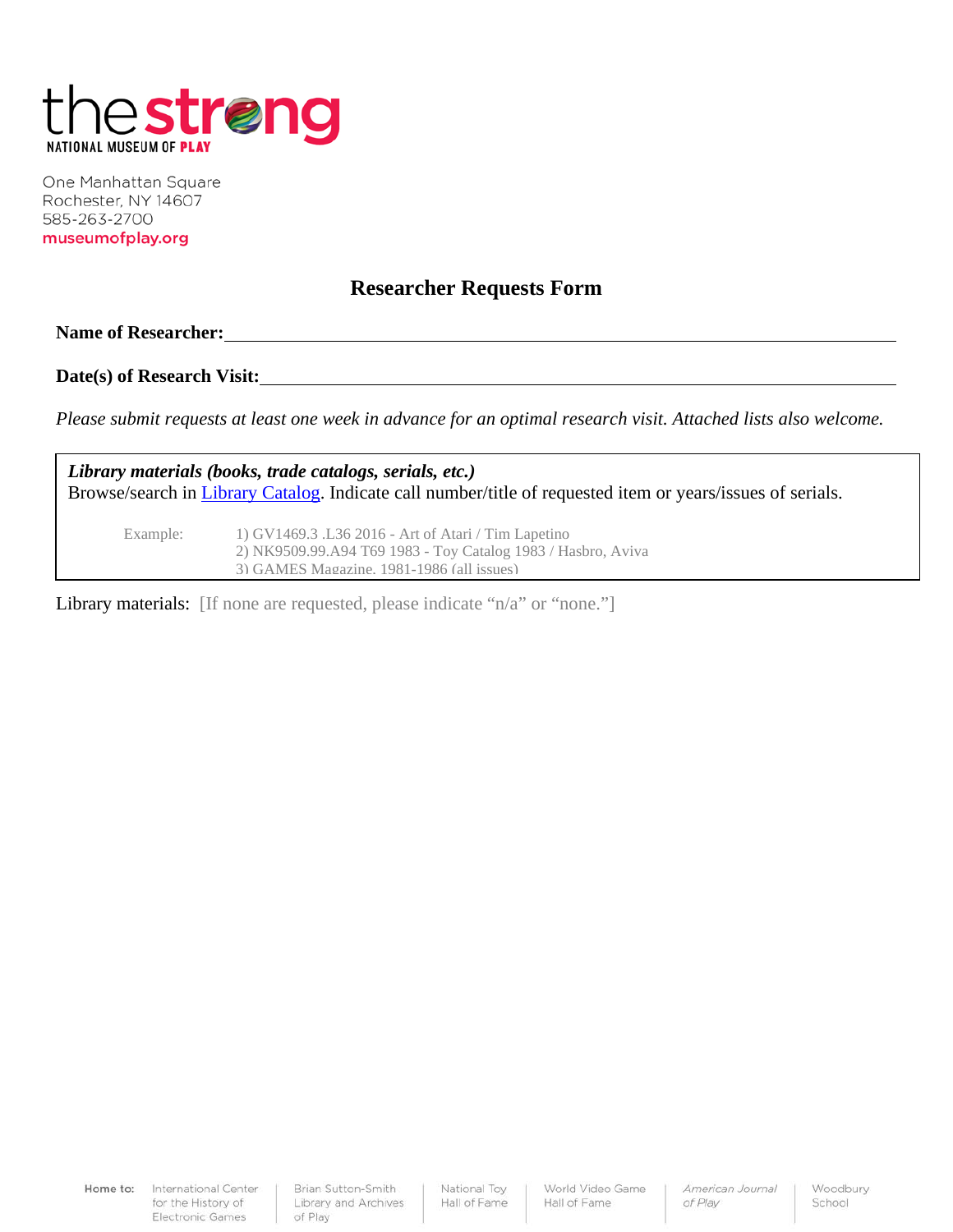*Archives materials (manuscripts, design documents, diaries, etc.)* Browse/search in [Archives Catalog.](http://archives.museumofplay.org/) Indicate collection name, full box number or box number/folder number/title, oversized folder number/title, map case number/drawer number/folder number and title, etc. Some digital-only collections exist and will be provided to the researcher via an access hard drive on-site. Example: 1) Philip E. Orbanes papers • Boxes 1-3 • Box 7, Folder 3 2) Atari Coin-Op Division corporate records • Boxes 1-5 • Box 7, Folder 3 – "*Steel Talons* [with schedule, notes, and cost estimates], 1990" • Map Case 2, Drawer 1, Folder 3 – "*Indy 800* assembly drawings, 1975" 3) Spin Master Ltd. records • digital collection [entire]

Archives materials: [If none are requested, please indicate "n/a" or "none."]